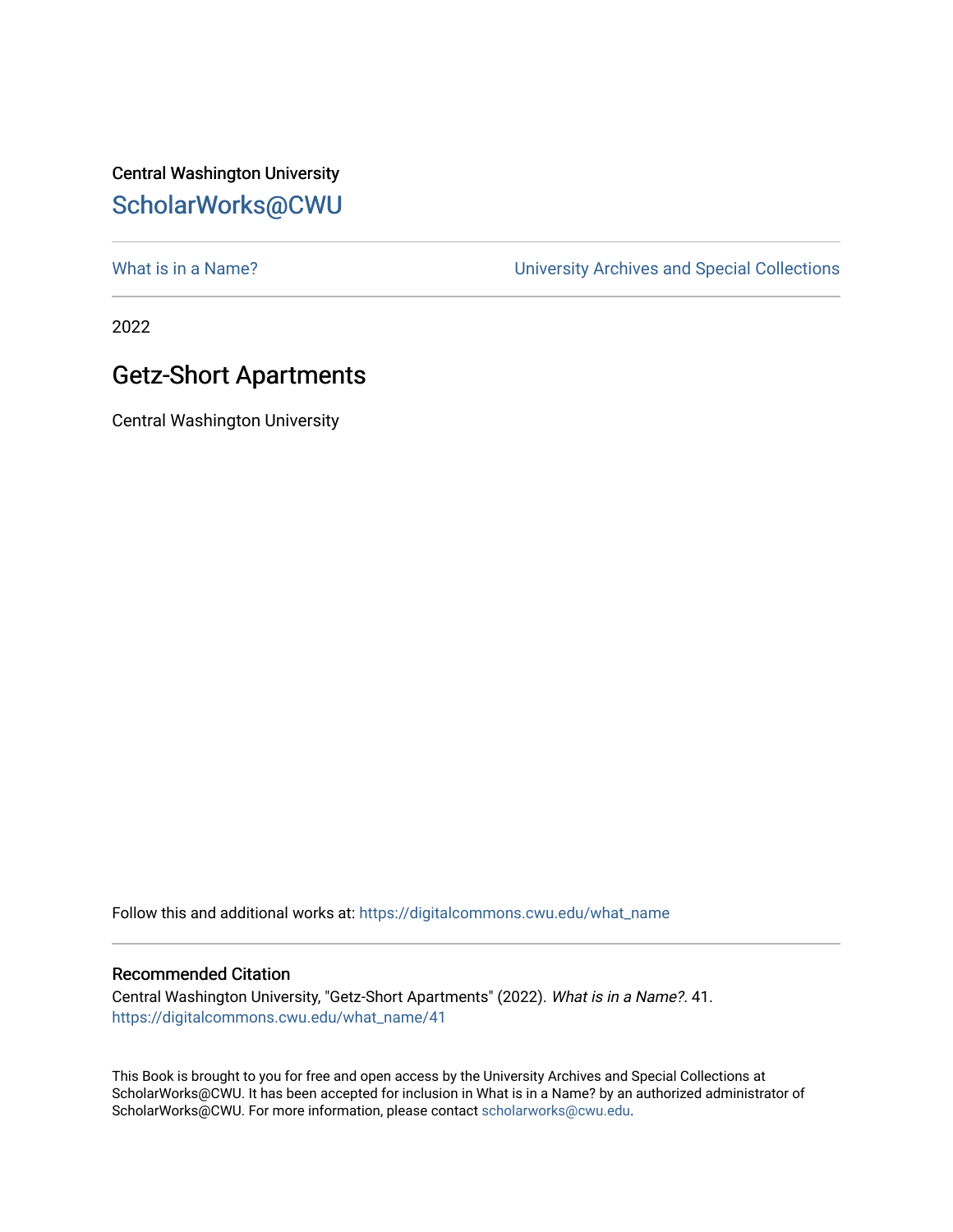What's in a Name? Getz-Short Apartments

The Getz-Short Apartments are named for two men who played prominent roles in the early days of CWU.

The first, Pharis A. Getz, served as the second principal (now known as the university president) of the Washington State Normal School (CWU's original name) from 1894 to 1898. Getz was selected for the position after the school's founding principal, Benjamin Franklin Barge, resigned.

Getz had previously been a teacher of pedagogy at the Oregon State Normal School in Monmouth, Oregon, (now Western Oregon University) and prior to that had been a high school principal in Hafeta, Pennsylvania and in Ashland, Oregon.

Born in New Berlin, Pennsylvania, in 1859, Getz earned his Bachelor's in Education and Master's in Education degrees from the State Normal School at Millersville, Pennsylvania (now Millersville University of Pennsylvania).

Only 35 years old when he became WSNE's principal, Getz immediately began stressing the need for raising the scholastic standards of the school and soon reshaped the institution to offer a more professional teacher preparation program.

A change in the membership of the Board of Trustees (who are appointed by Washington's governor), however, resulted in Getz' decision to resign his post after only four years.

He accepted a position as district manager for the Mutual Life Insurance Company of New York in Ellensburg and continued to play an active role in community organizations such as the Ellensburg Theatre. In 1916, Getz returned to teaching, serving as an instructor at Roosevelt High School in Portland, Oregon, until his death in 1939.

The other name on the apartment complex, G.P. Short, served as a member of the Board of Trustees from 1920 to 1931, including many years as chair.

Short, who was born in Honeoye, New York, in 1875, was educated at Williams College in Massachusetts, and at Cornell University in New York, where he graduated from law school.

After earning his degree, he traveled west to practice law, eventually joining the firm of Kaufman & Frost in Ellensburg. In 1902, Short moved to Cle Elum, where he opened his own practice.

During his term as a trustee, Short played an important role in defeating an effort in 1925 to abolish the normal school and repurpose the buildings for a state custodial school serving handicapped children. Short pointed out that the deed by which the city of Ellensburg had